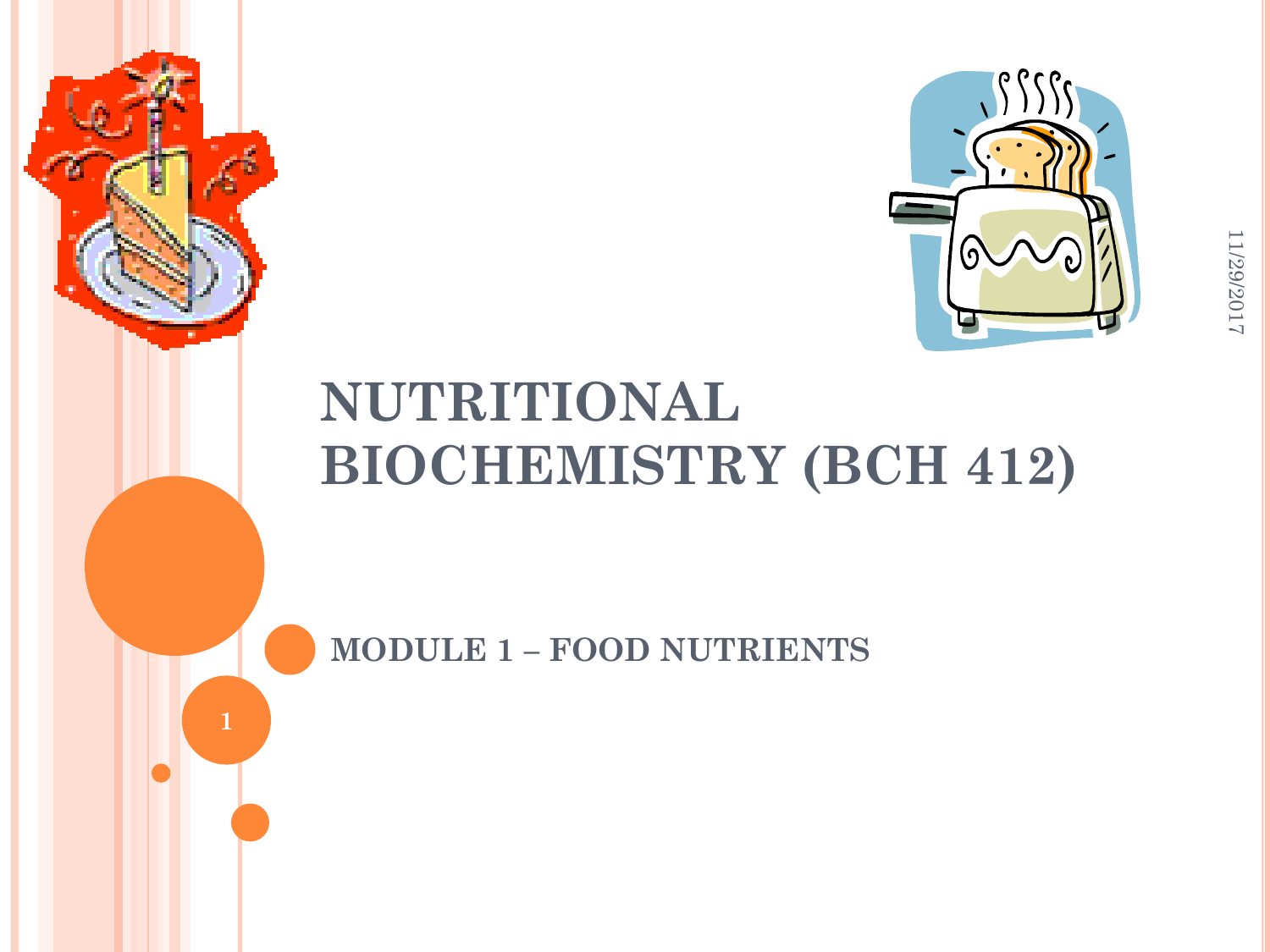#### **NUTRITION**

- Nutrition is the science of food and its relationship to health.
- Nutrition refers to nourishment that sustains life.
- Pike and Brown, 1984 defined it as "the science that interprets the relationship of food to the functioning of living organism.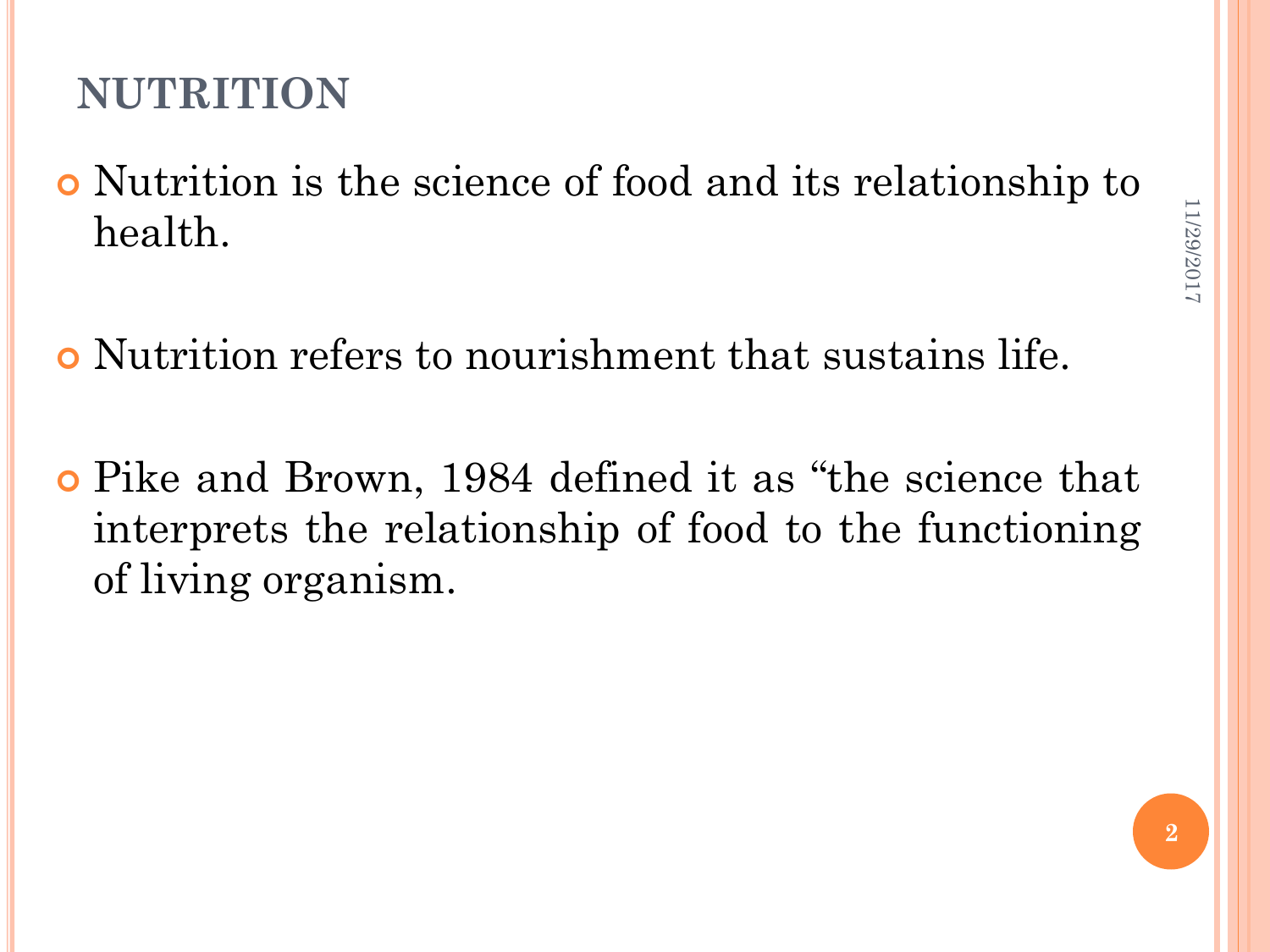## **FOOD NUTRIENTS**

- **Food nutrients** are chemical constituents in the food we eat that are essential for life and must be supplied to the body in suitable amount. They provide the energy needed for the metabolic processes in the body.
- The six essential food nutrients are: **proteins, fats, carbohydrate, vitamins, minerals** and **wate**r.
- The essential food nutrients may be further classified into **macronutrients** and **micronutrients**.

11/29/2017

11/29/2017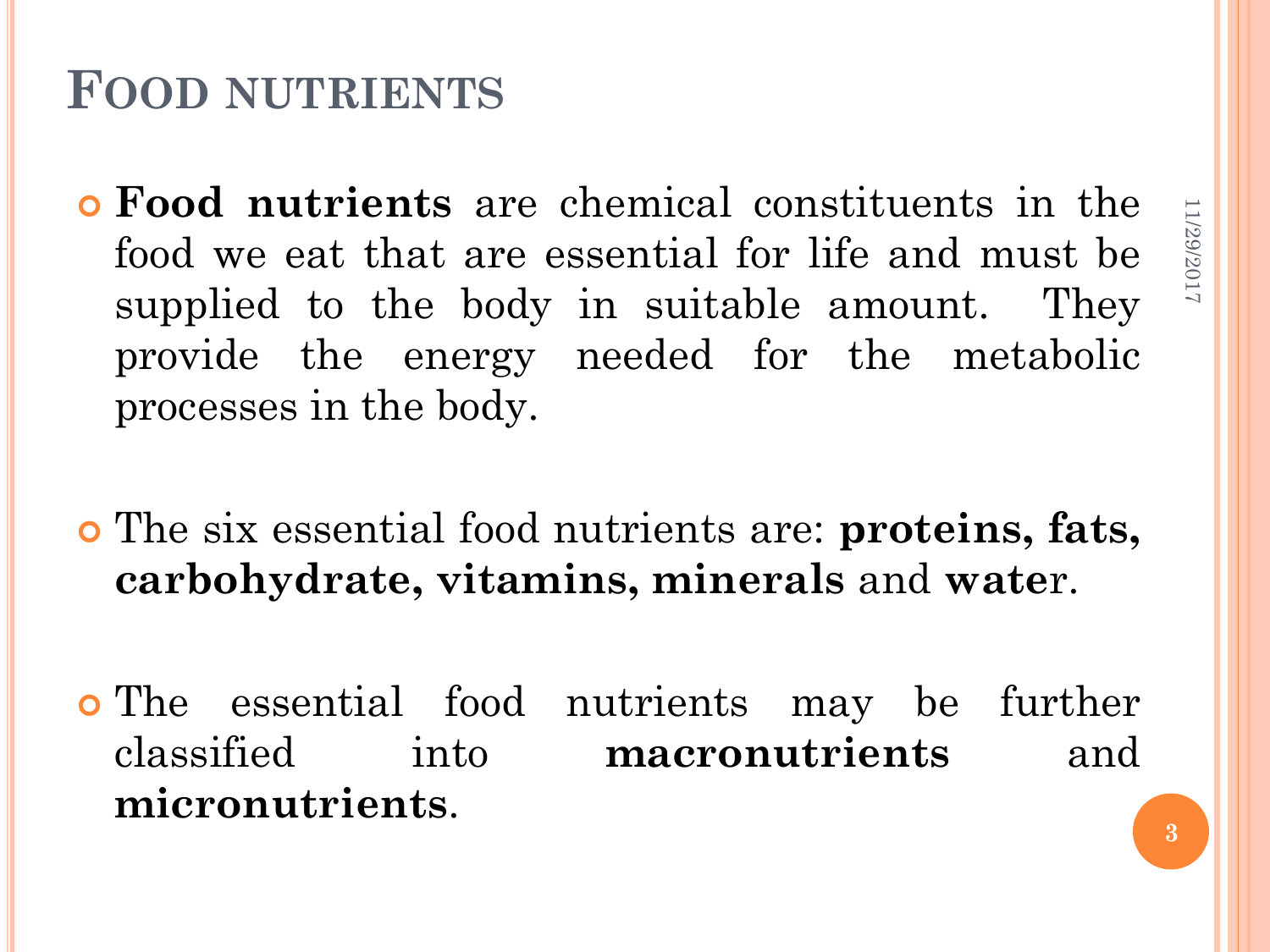#### **MACRONUTRIENTS**

 **Macronutrients** are required in relatively large amounts to fuel the body and are also required for growth and maintenance of the body.

**o** carbohydrates

**o** proteins

o fats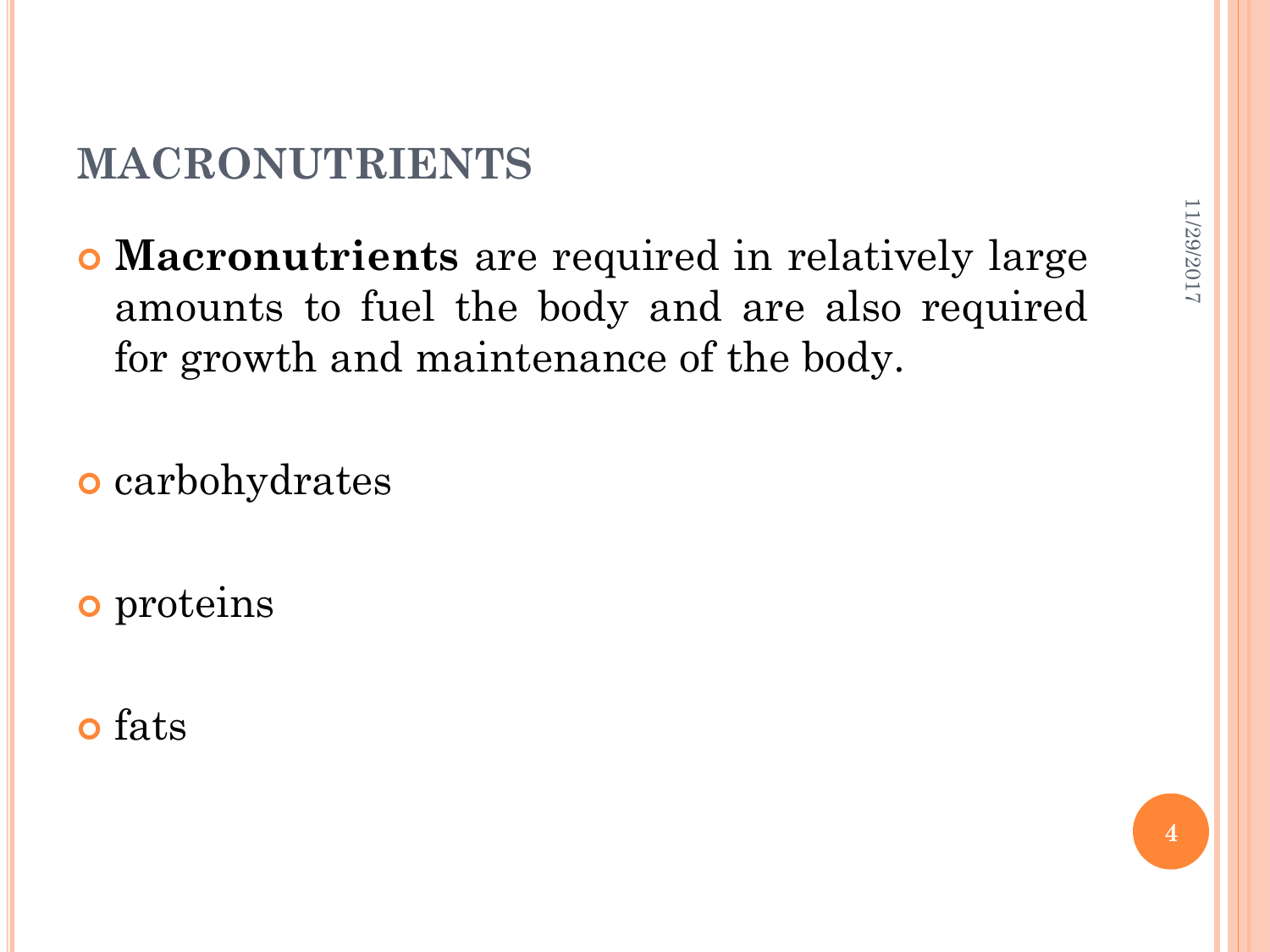#### **MICRONUTRIENTS**

- **Micronutrients**, as opposed to macronutrients are made up of vitamins and minerals which are required in small quantities to ensure normal metabolism, growth and physical well-being.
- **Minerals:** these comprise **microminerals** or **trace elements** (Fe, Cu, F, Zn, I, Se, Mn, Mo, Cr, Co and B) and **macrominerals** (Na, Mg, K, Ca, P, S and Cl)

**vitamins** (A, B, C, D, E, K)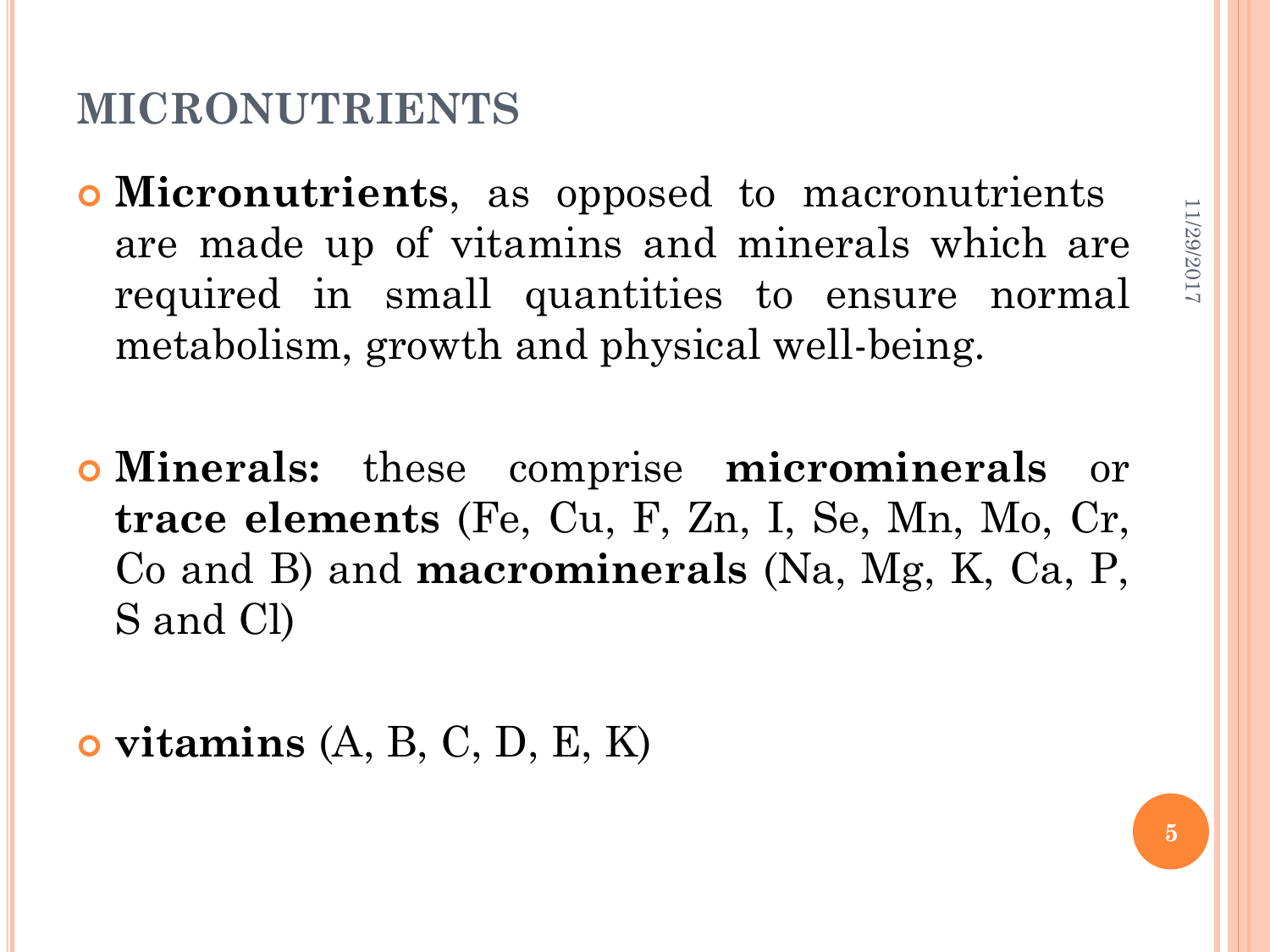#### **CARBOHYDRATES**

- $\bullet$  Carbohydrates C  $_{x}$  (H<sub>2</sub>O)  $_{y}$  / (CH<sub>2</sub>O) n are made up of carbon, hydrogen and oxygen and are burned during metabolism to produce energy. This group is a major energy source to the body. 11/29/2017
- Carbohydrates are present in the form of **sugars**, **starch** (polymers of sugars) and **fiber** (Non-Starch Polysaccharide- NSP).
- In the diet of poor people, especially in the tropics, up to 85% of the energy may come from this source. On the other hand, in the diet of the rich people in many countries the proportion may be as low as 40%.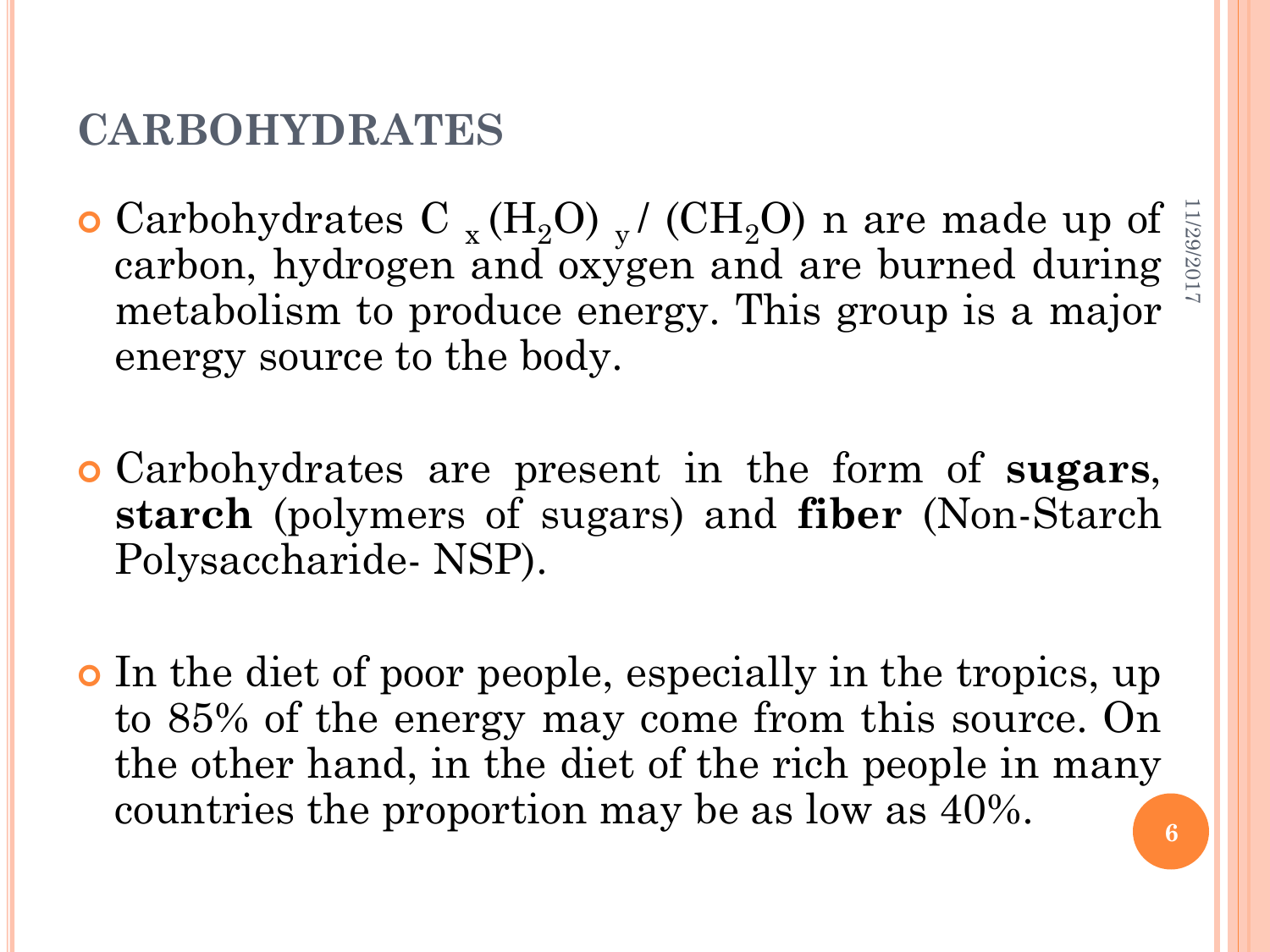#### **CARBOHYDRATES**

- Carbohydrates are components of body substances needed for the regulation of body processes.
- Heparin, which prevents blood from clotting, contains carbohydrate.
- **o** Ribose, another carbohydrate is part of Deoxyribonucleic acid (DNA) and ribonucleic acid RNA), the substance that carry the hereditary factors in the cell.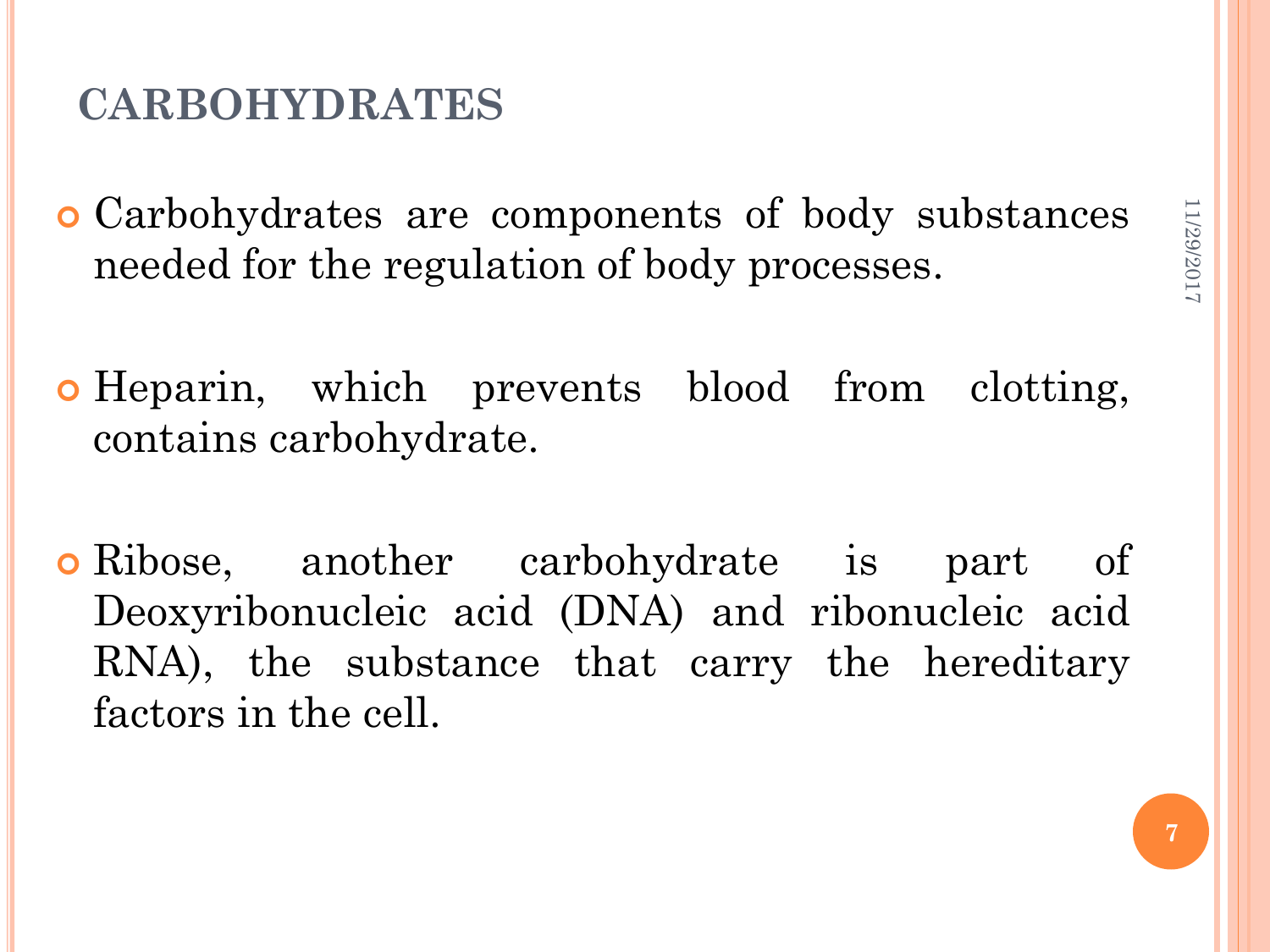# CARBOHYDRATES

o Other naturally occurring carbohydrates of interest in foods include –

 **glucose, fructose** (monosaccharides- are simplest form of carbohydrate and cannot be hydrolyzed further.)

 **sucrose, maltose and lactose** (disaccharides) and

**starch** (polysaccharide).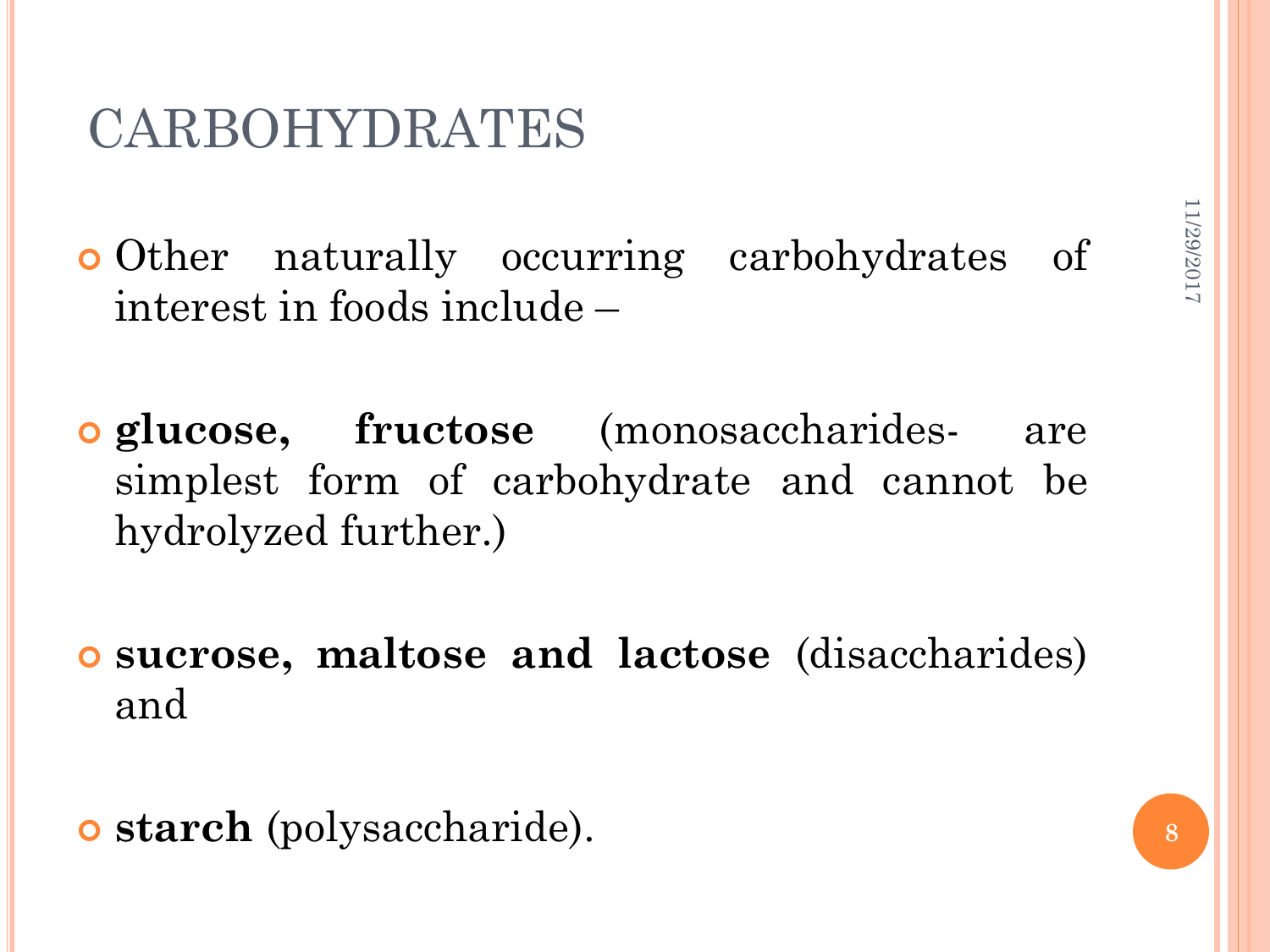### **DIGESTION AND ABSORPTION OF CARBOHYDRATES**

- The digestion of carbohydrates begins in the mouth by amylase produced by the salivary glands. No carbohydrate digestion takes place in the stomach. Digestion occurs mainly in the small intestine through the action of pancreatic and intestinal juices:
- Amylase
- Lactase
- Sucrase
- Maltase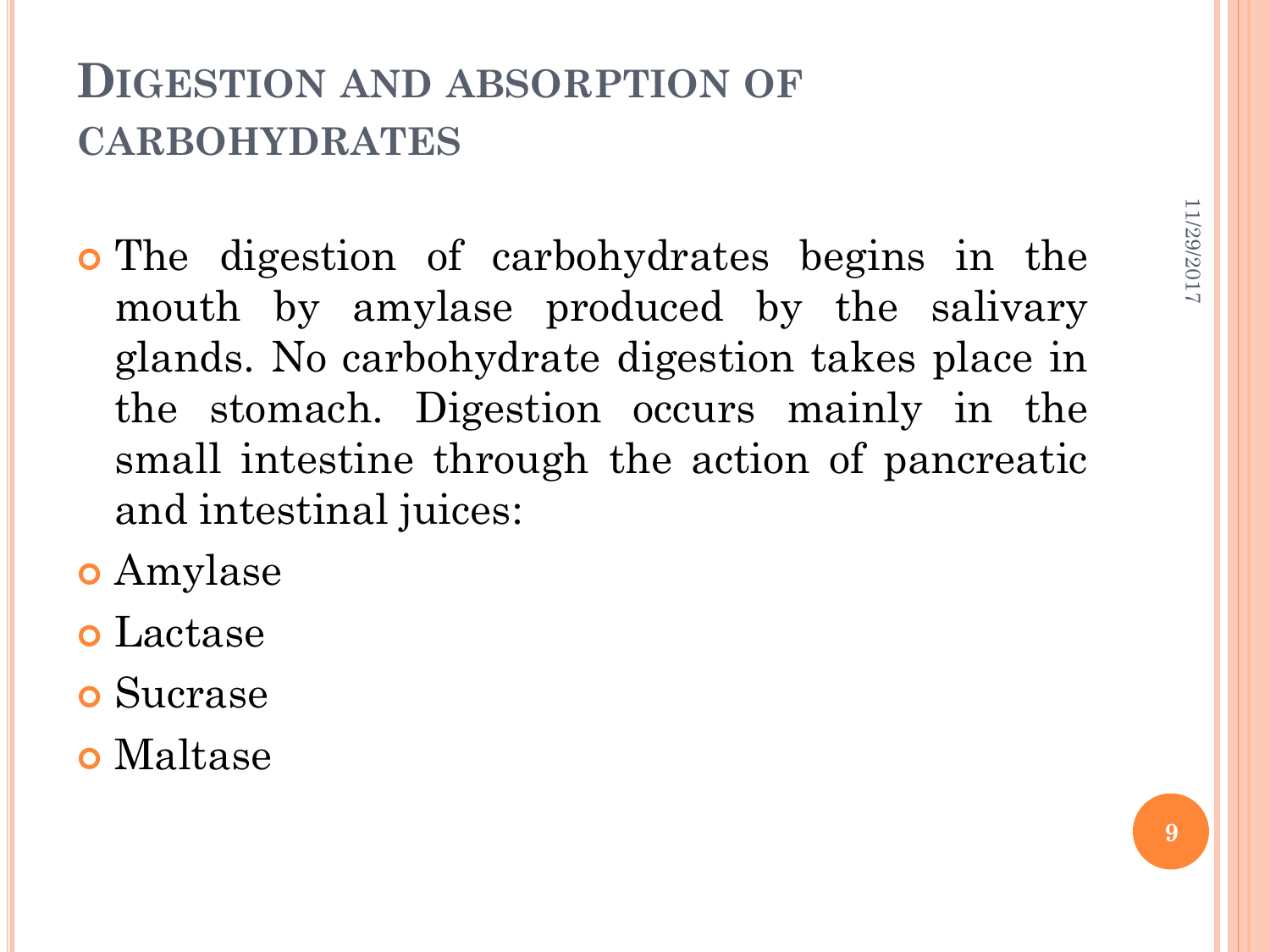- The two hormones, which control the metabolism of carbohydrates, are insulin and glucagon
- Insulin is secreted by the beta cells of the islets of Langerhans
- glucagon is secreted by the alpha cells of the islets of langerhans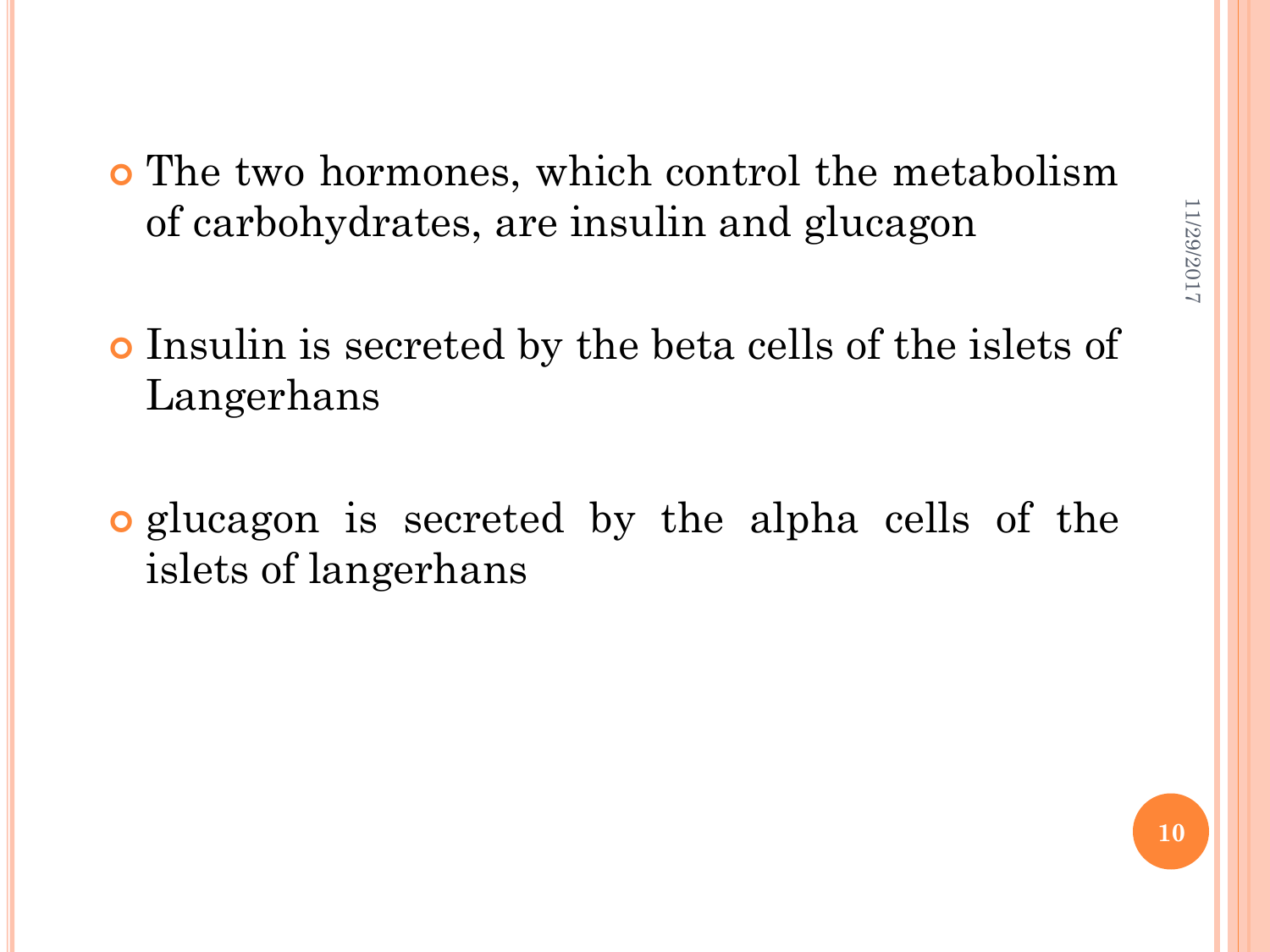### *FUNCTIONS OF CARBOHYDRATES*

11/29/2017 1/29/201 Major energy providing nutrient in the diet. It provides 4kcal/g

 The dietary fiber/non-digestible carbohydrate help in various ways.

 Different starches are used as thickening agents e.g. corn flour

Pentoses are components of DNA and RNA.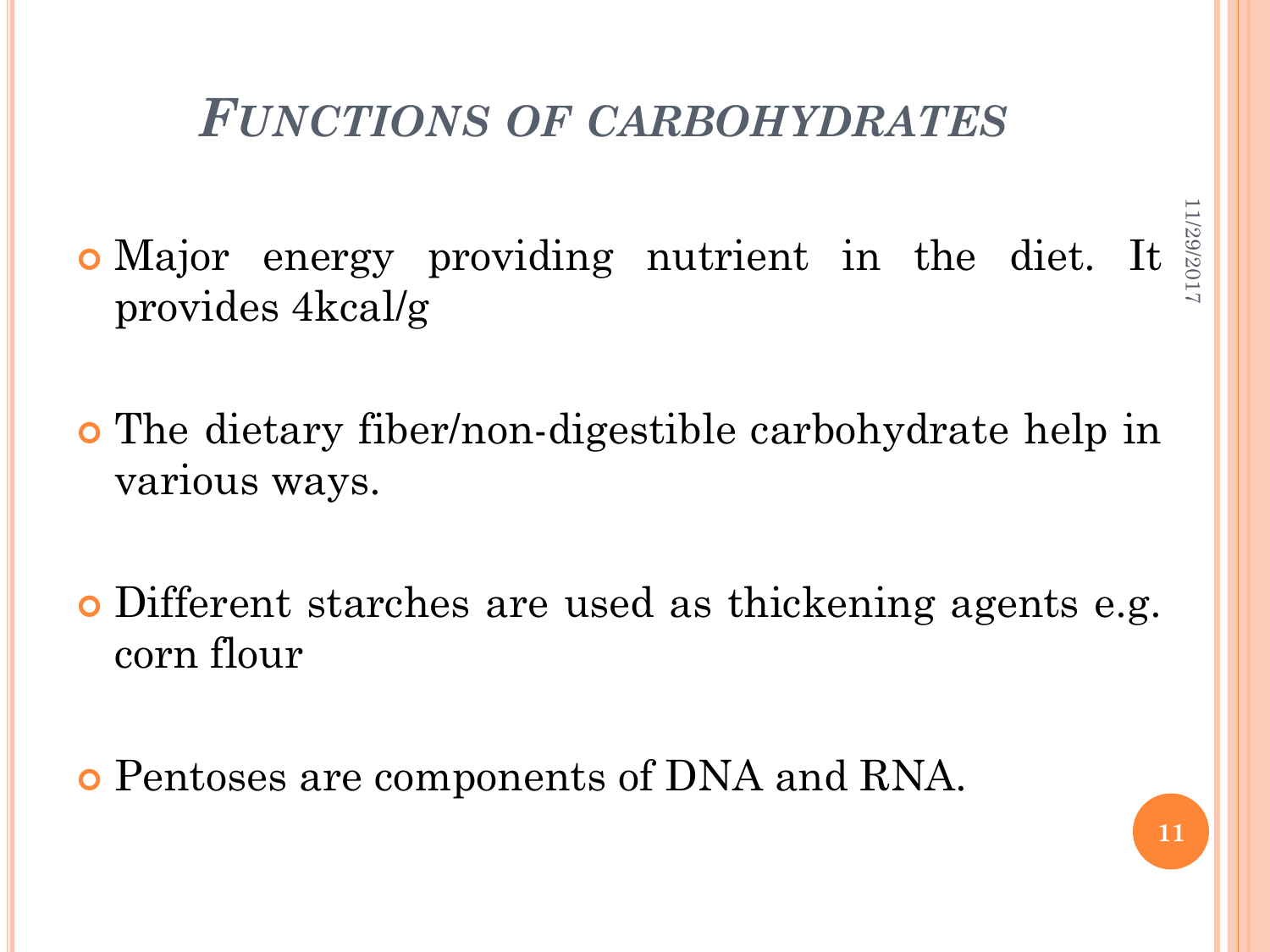### *FOOD SOURCES*

- *Sugars* are found naturally in fruits, milk, honey and the sap of certain trees.
- *Starch is found in:* grains (rice, corn/maize, wheat, millet, oats), roots and tubers (potatoes, cassava, yams and certain fruits (breadfruit, banana/plantain, water chestnut).
- *Foods containing fiber are:* wholegrain cereals, starchy roots, fruits, most vegetables, beans, peas and other legumes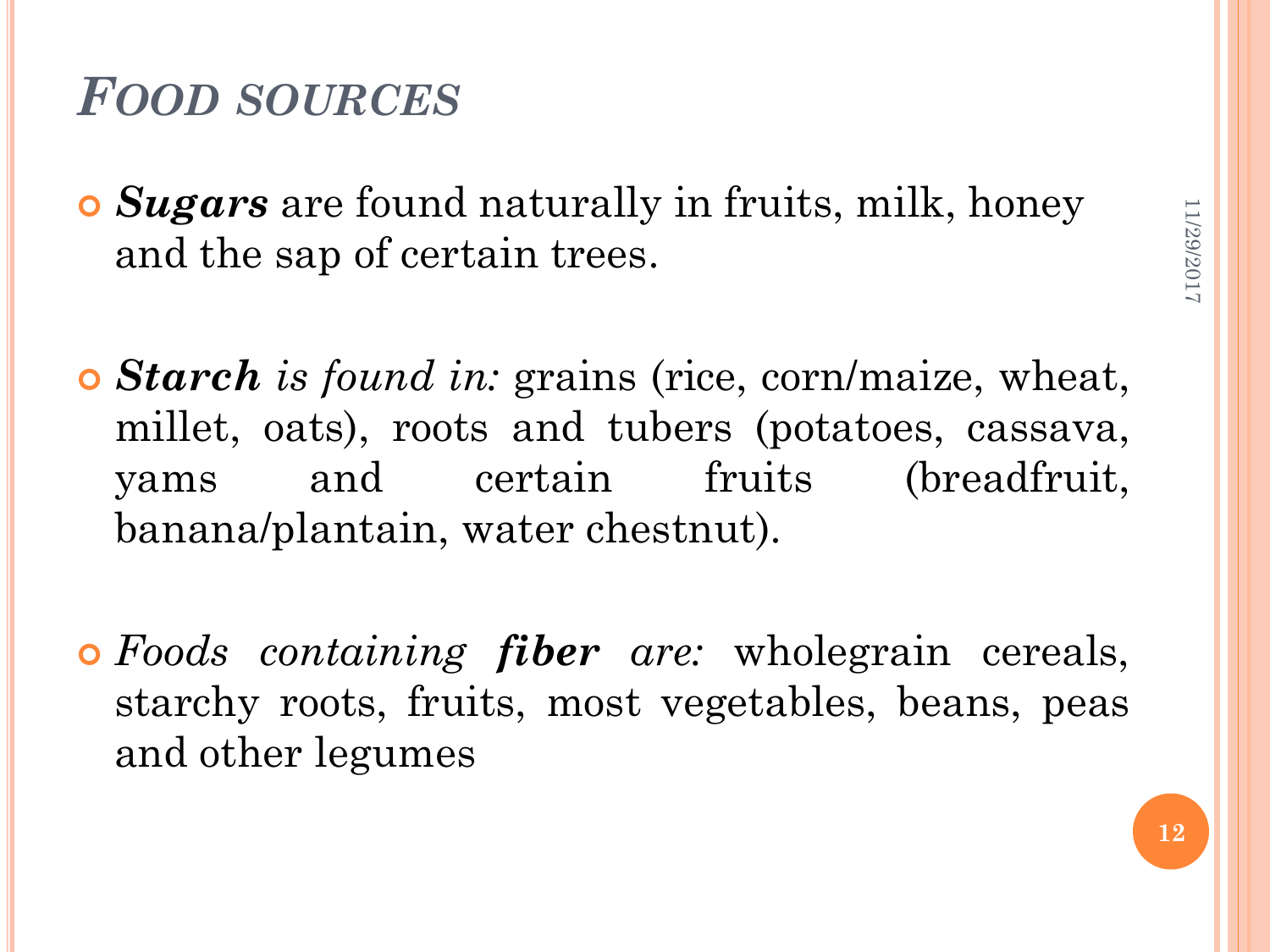# **LIPIDS**

- Lipids consist of a broad group of compounds that are generally soluble in organic solvents but insoluble in water.
- They are major components of adipose tissue, and together with proteins and carbohydrates, they constitute the principal structural components of all living cells.
- Fatty acids in lipids can be grouped into **unsaturated fatty acids** (including monounsaturated and polyunsaturated) and **saturated fatty acids**.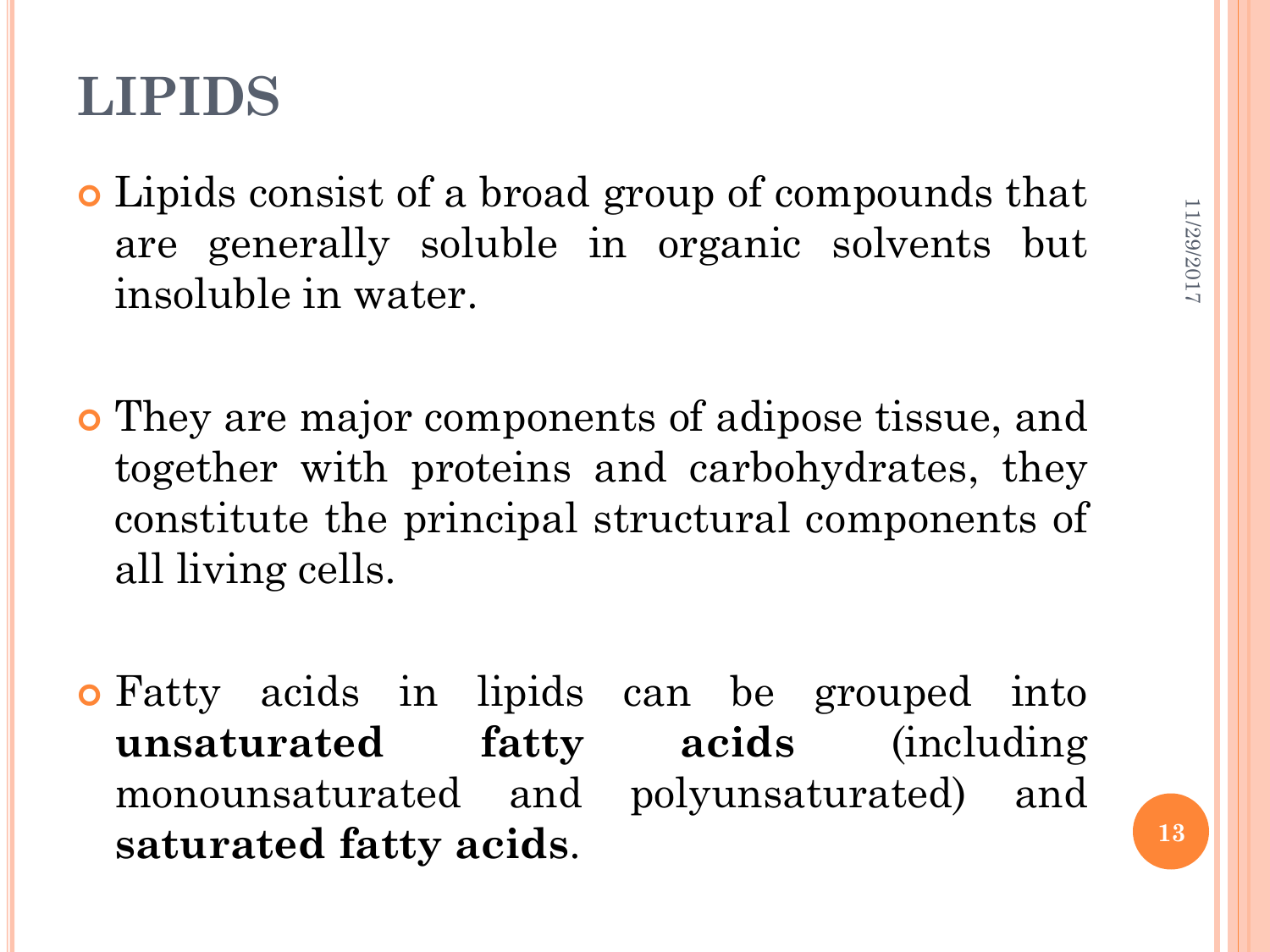# LIPIDS

 *Sources of monounsaturated fats are:* canola oil; peanut oil; olive oil; avocados; nuts, such as almonds, hazelnuts and pecans; and seeds such as pumpkin and sesame seeds.

 *Sources of polyunsaturated fats are:* sunflower oil; corn oil; soybean oil; flaxseed oil; walnuts, flaxseeds; and fish. Fatty fishes, including salmon, trout, mackerel, herring, sardines,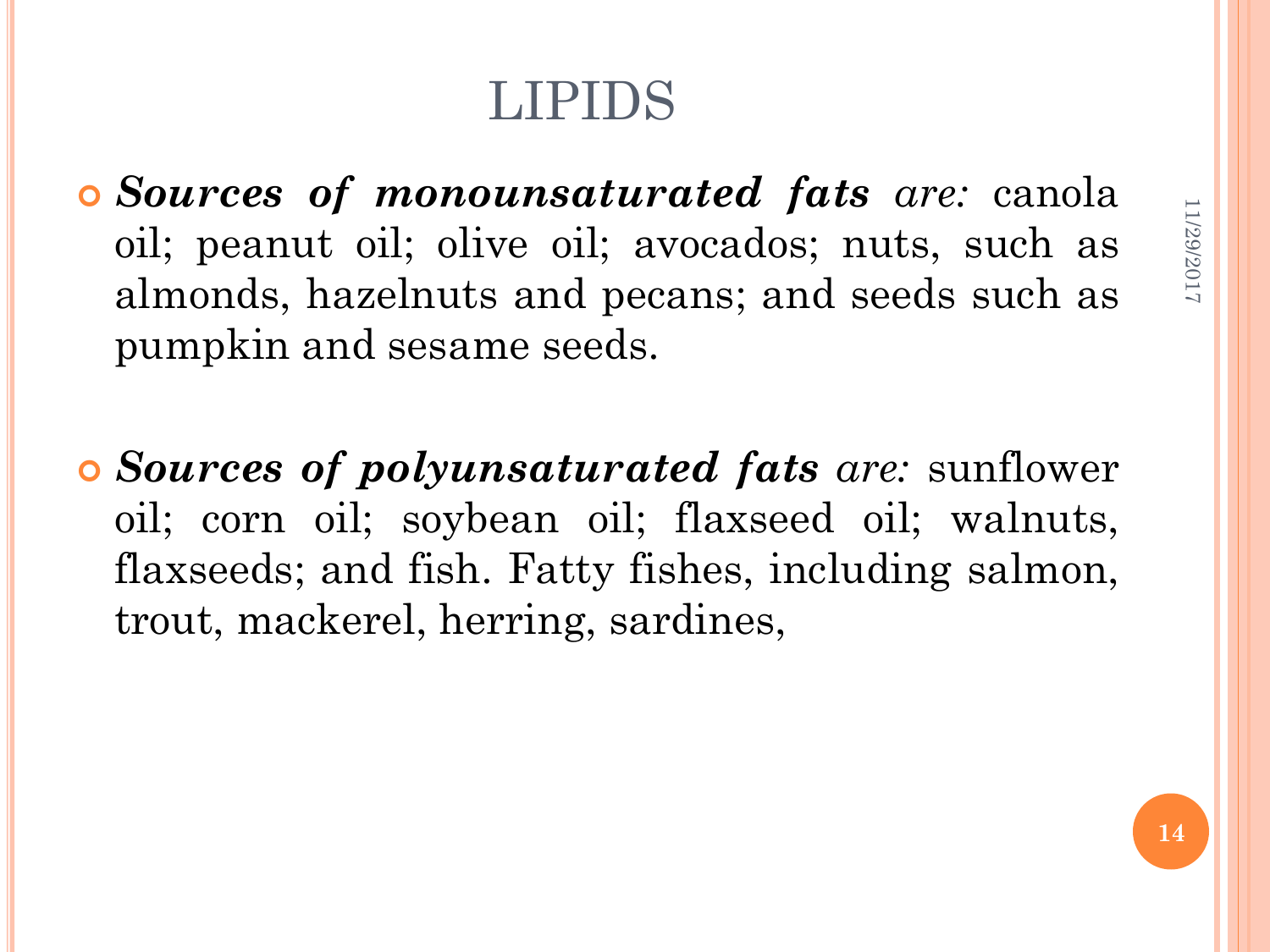## **DIGESTION OF LIPIDS**

## **In the mouth**

- Enzyme lingual lipase
- End products diglycerides

### **In the stomach**

- Enzyme Gastric lipase
- End products Fatty acids, glycerol, diglycerides and monoglycerides

### **In small intestine**

- Enzyme Pancreatic lipase
- End products monoglycerides, fatty acids, glycerol **15**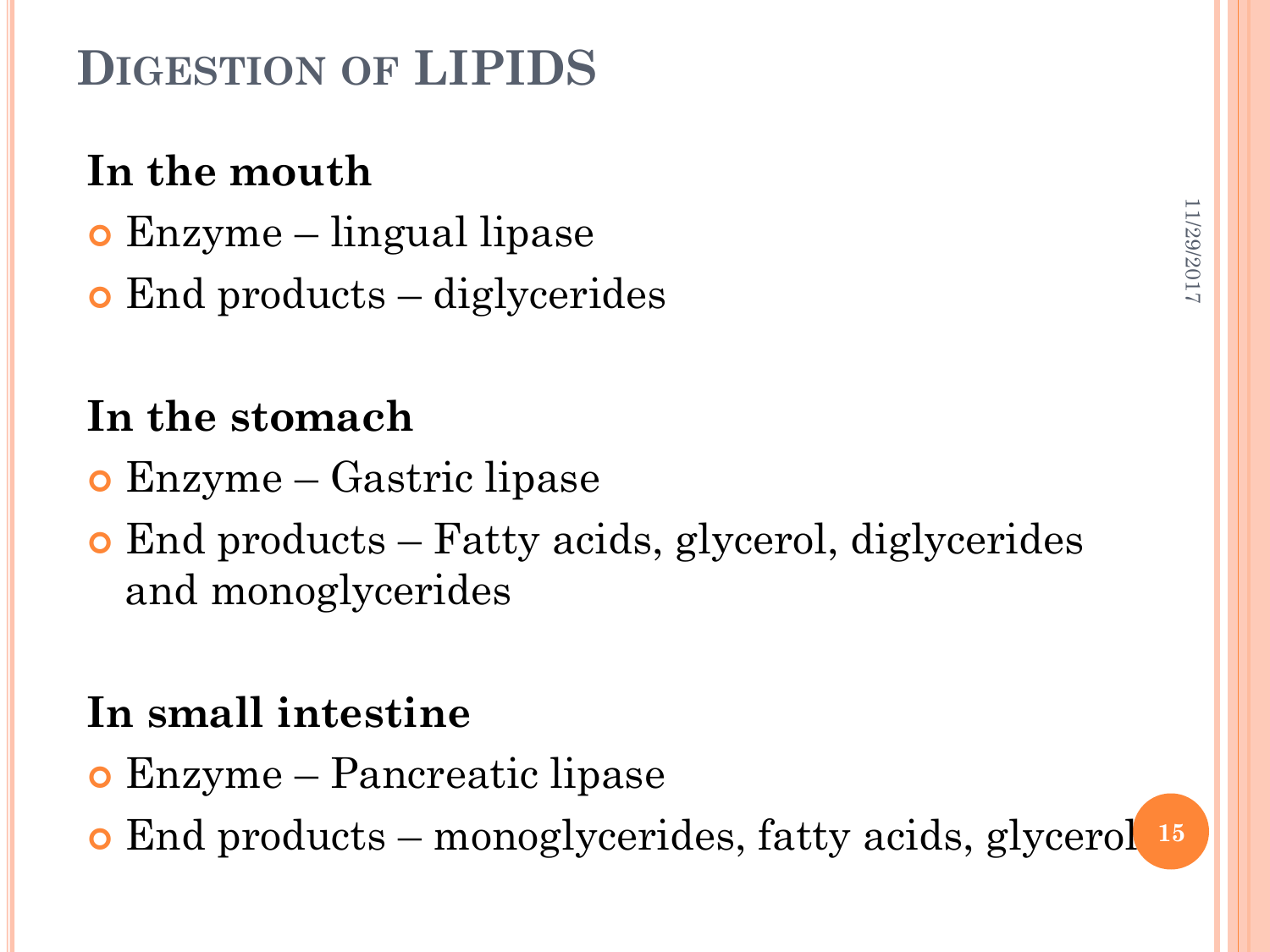## *FUNCTIONS OF LIPIDS*

Help in absorption of fat-soluble vitamins.

- Essential fatty acids (EFA) are important for the function and structure of body cell membranes. 11/29/2017
- MUFAs and PUFAs have beneficial effects such as lowering risk of coronary heart disease, cancer, cataract, and other inflammatory disorders.

o act as an insulator and padding for vital organs.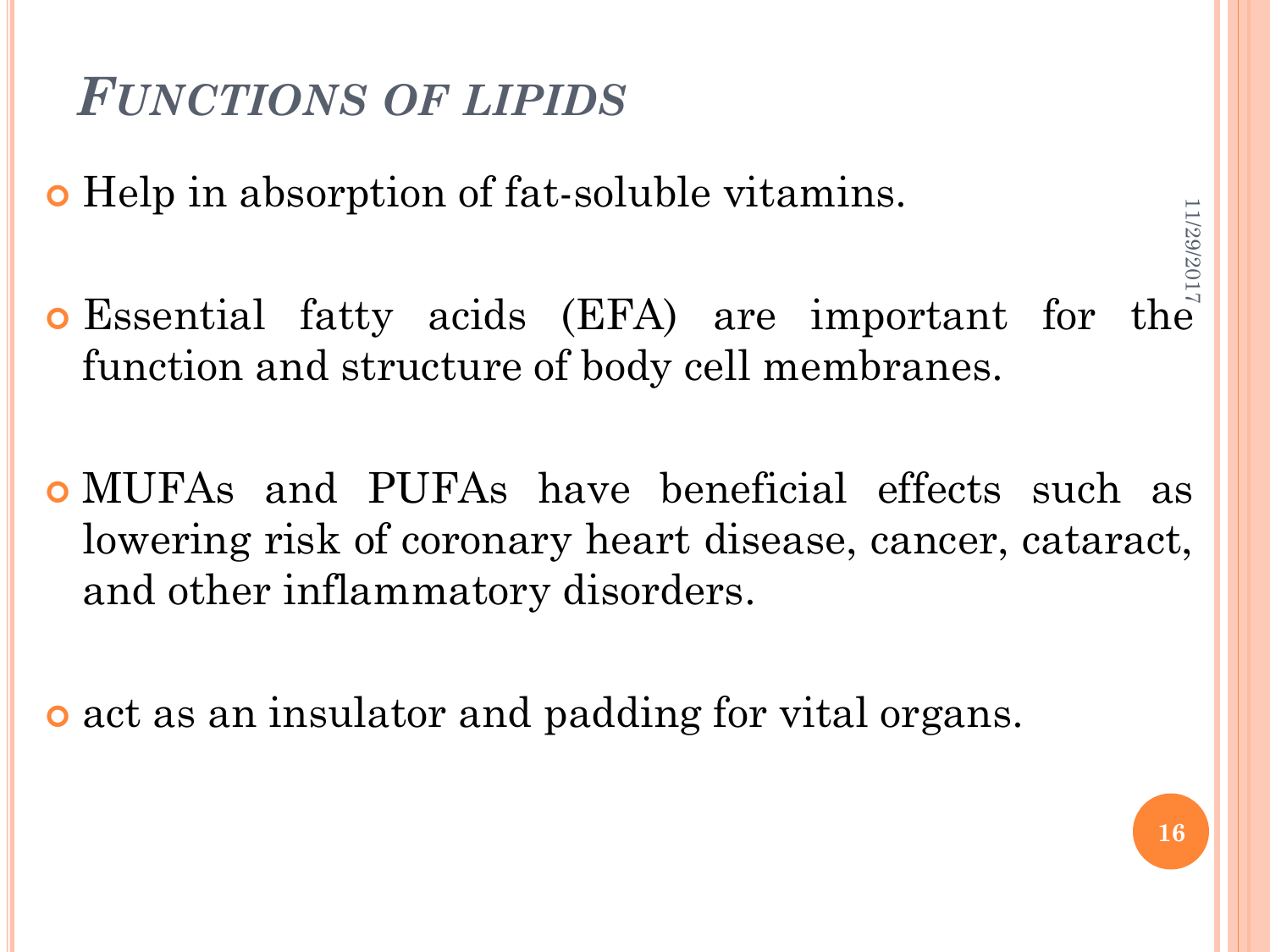# **PROTEINS**

 **PROTEINS** are made up of 'building blocks' called *amino acids*, composed basically of carbon, hydrogen, oxygen and nitrogen (amino group).

#### *Protein Digestion*

- Digestion of protein starts from the stomach and finally completes in the small intestine.
- The proteolytic enzymes have the power to attack native proteins and must be secreted in an inactive form to prevent damage to the tissues where they are formed.
- Proteins on hydrolysis break down to polypeptides and finally into amino acids.

**17**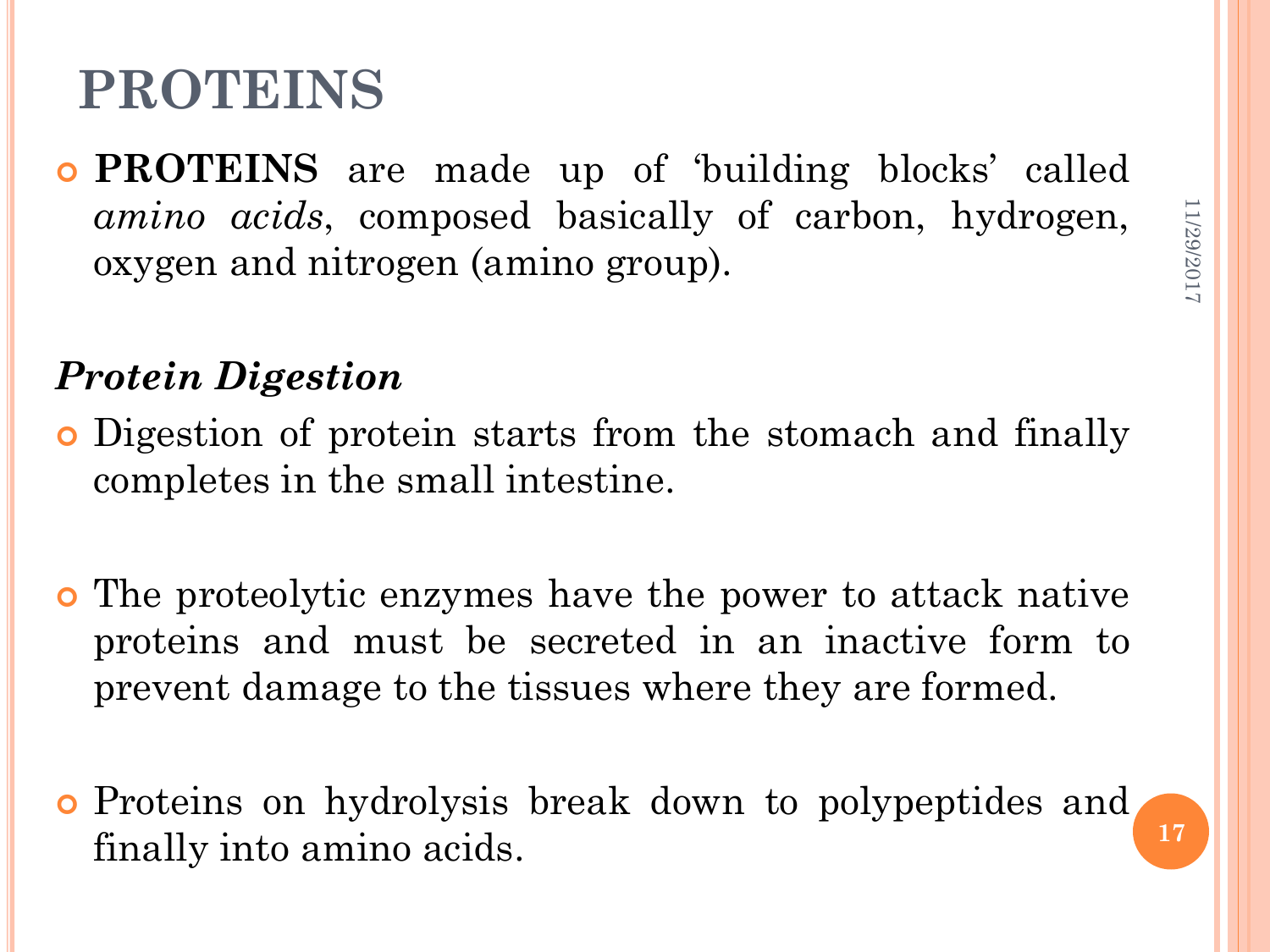# PROTEINS

#### *Proteolytic enzymes*

- o Pepsinogen
- **o** Trypsinogen
- **o** Chemotrypsinogen

## *Functions of proteins*

1. Required for general growth, maintenance & repair of body tissues.

2. It serves as an energy source, It provides 4kcal/g

3. Required for the supply of the essential amino acids which cannot be synthesized by the body

4. Required to build new tissue, particularly during the rapid growth period of infancy and early childhood, during<sup>18</sup> pregnancy and nursing, and after infections or injuries.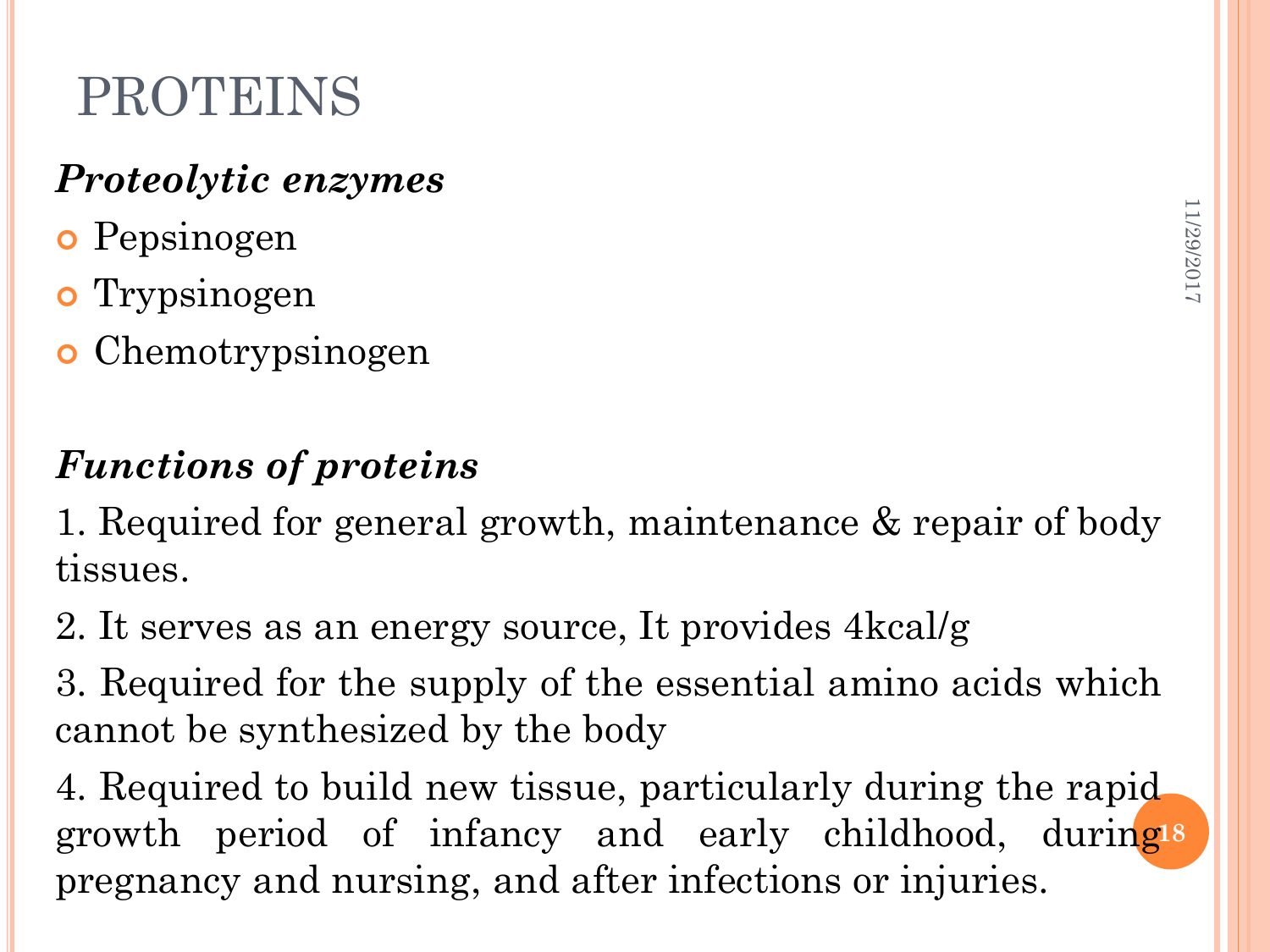## **WATER**

- Water is the most abundant and surely the most frequently overlooked component in food.
- It is estimated that over 35% of our total water intake comes from the moisture in the food we consume.
- The water content of food varies, it may be as low as 0% in vegetable oils and as high as 99% in some vegetables and fruit.
- Water by itself is free of calories and plain water does not contain nutritive substance, but it may be **19**an ingredient itself in food.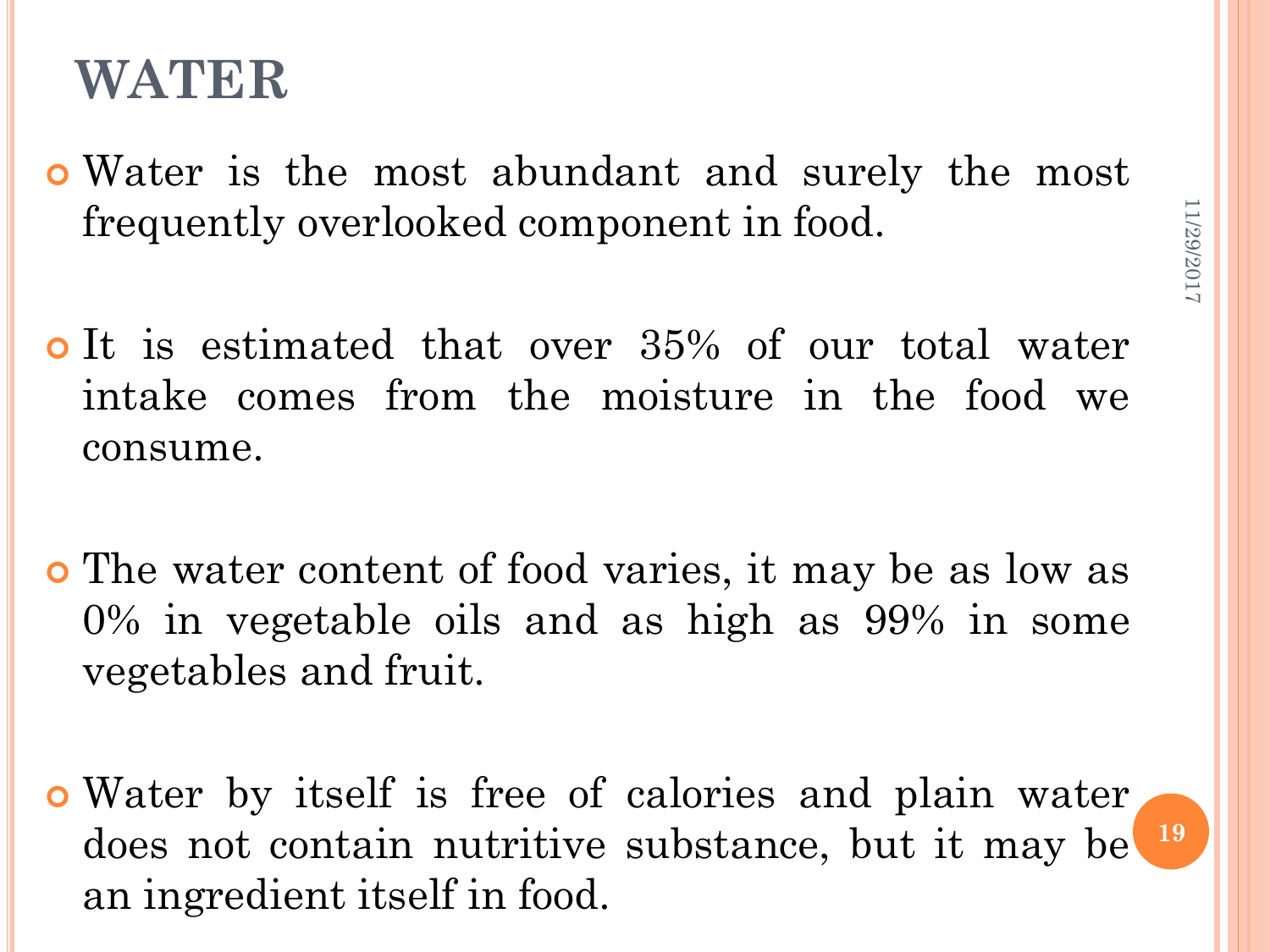# **MICRONUTRIENTS**

 *Vitamins:* are defined as organic compounds, other than any of the amino acids, fatty acids and carbohydrates that are necessary in small amounts in  $\ddot{\tilde{\mathcal{E}}}$ the diet of higher animals for growth, maintenance of health and reproduction. 11/29/2017

#### **13 essential vitamins:**

- Vitamin A (Retinol)
- Vitamin B1 (Thiamine)
- Vitamin B2 (Riboflavin)
- Vitamin B6 (pyridoxine)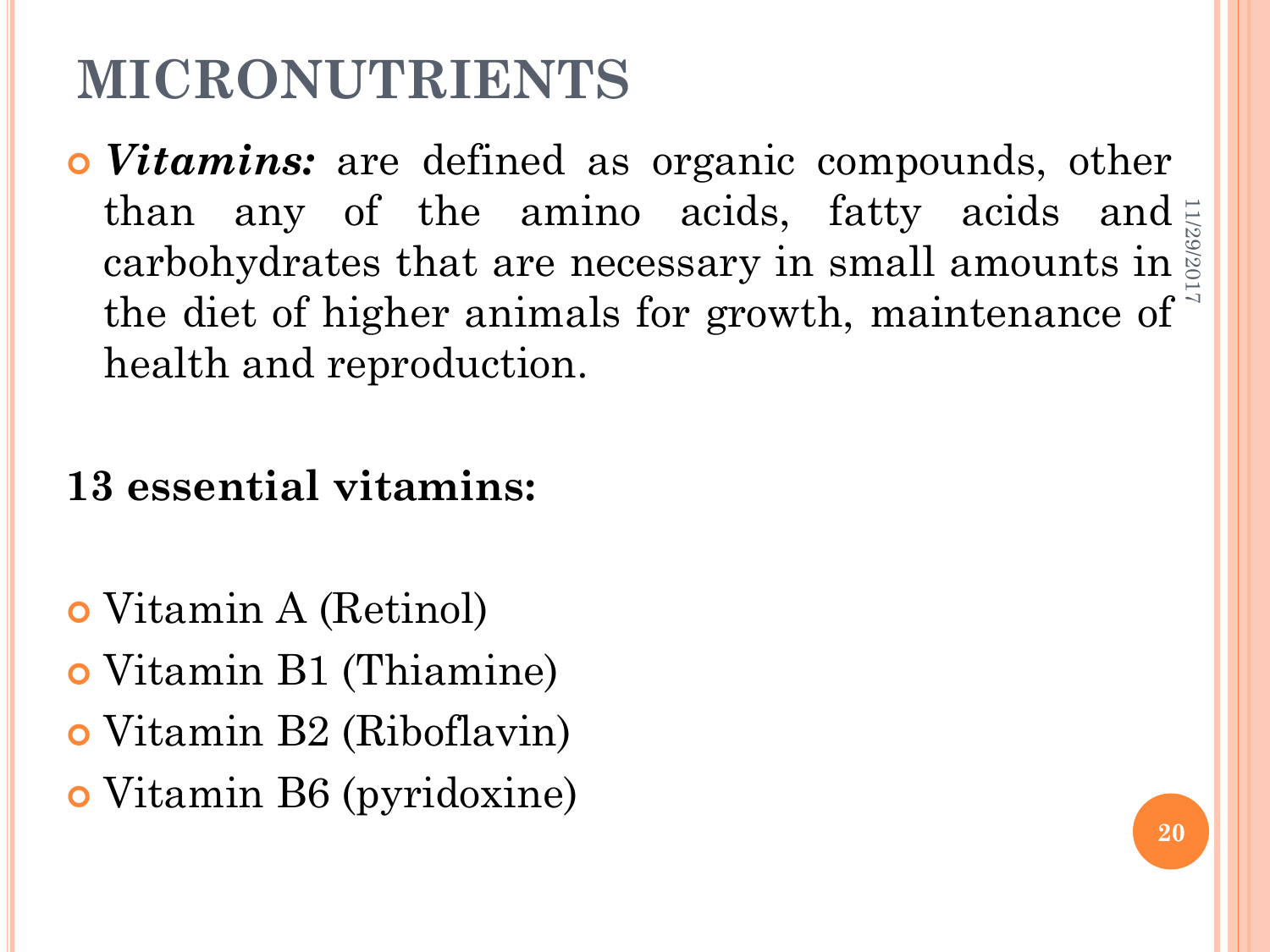# **MICRONUTRIENTS** (CONTD)

- Vitamin B12 (Cyanocobalamine)
- Niacin
- Panthotenic Acid
- Folate
- Biotin
- Vitamin C (Ascorbic acid)
- Vitamin D (Cholecalciferol)
- Vitamin E (Tocopherol)
- Vitamin K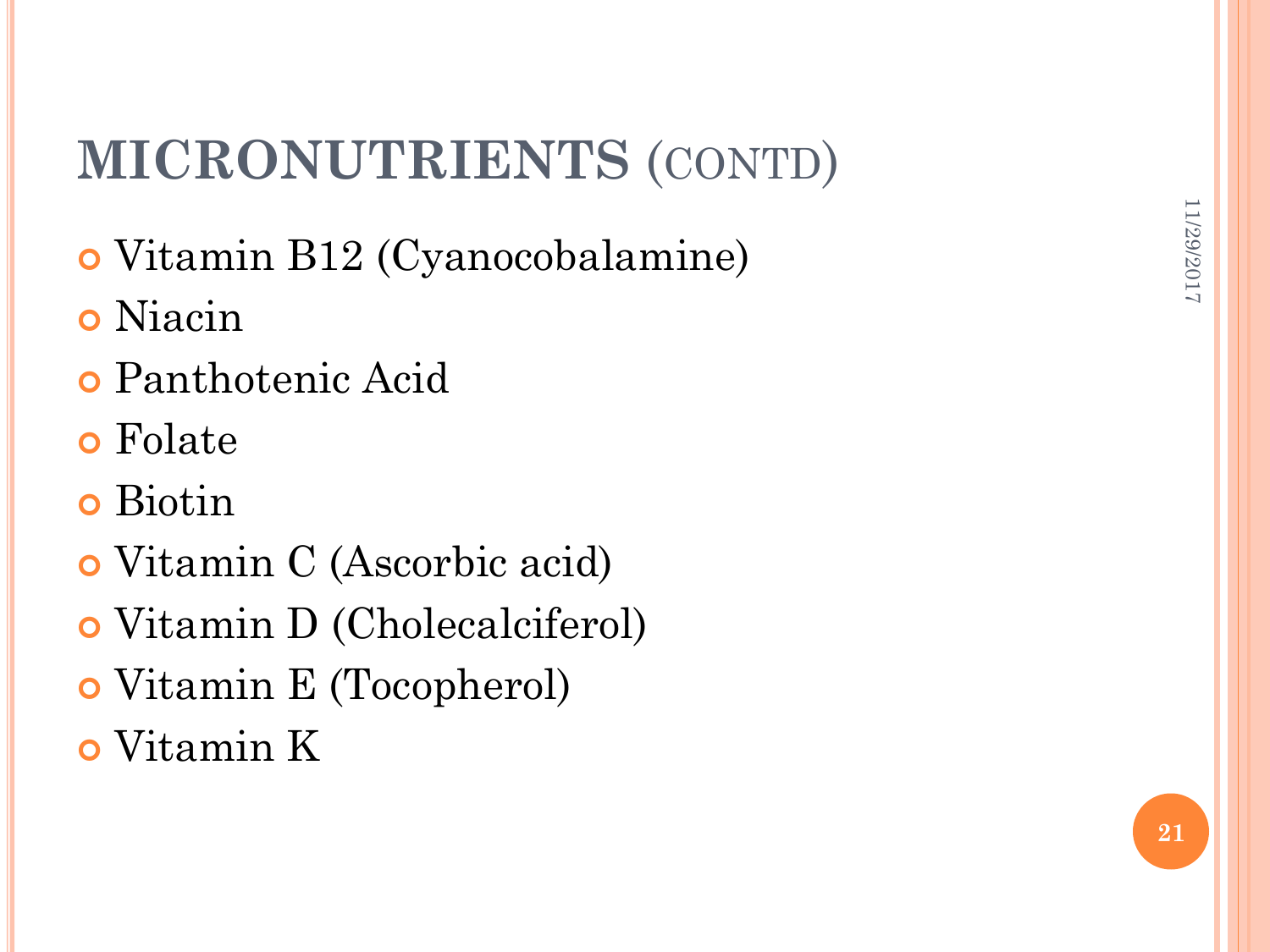## **FUNCTIONS OF VITAMINS:**

- promote growth
- **o** promote reproduction
- promote health & vigor
- promote nervous activity
- promote normal appetite
- promote resistance to infection.
- **o** promote digestion

| , WATER SOLUBLE                              | FAT SOLUBLE                            |
|----------------------------------------------|----------------------------------------|
| -B, C                                        | A, D, E, K (All Dogs Eat Kibbles)      |
| highly polar with many hydroxyl (-OH) groups | non-polar with long hydrocarbon chains |

**22**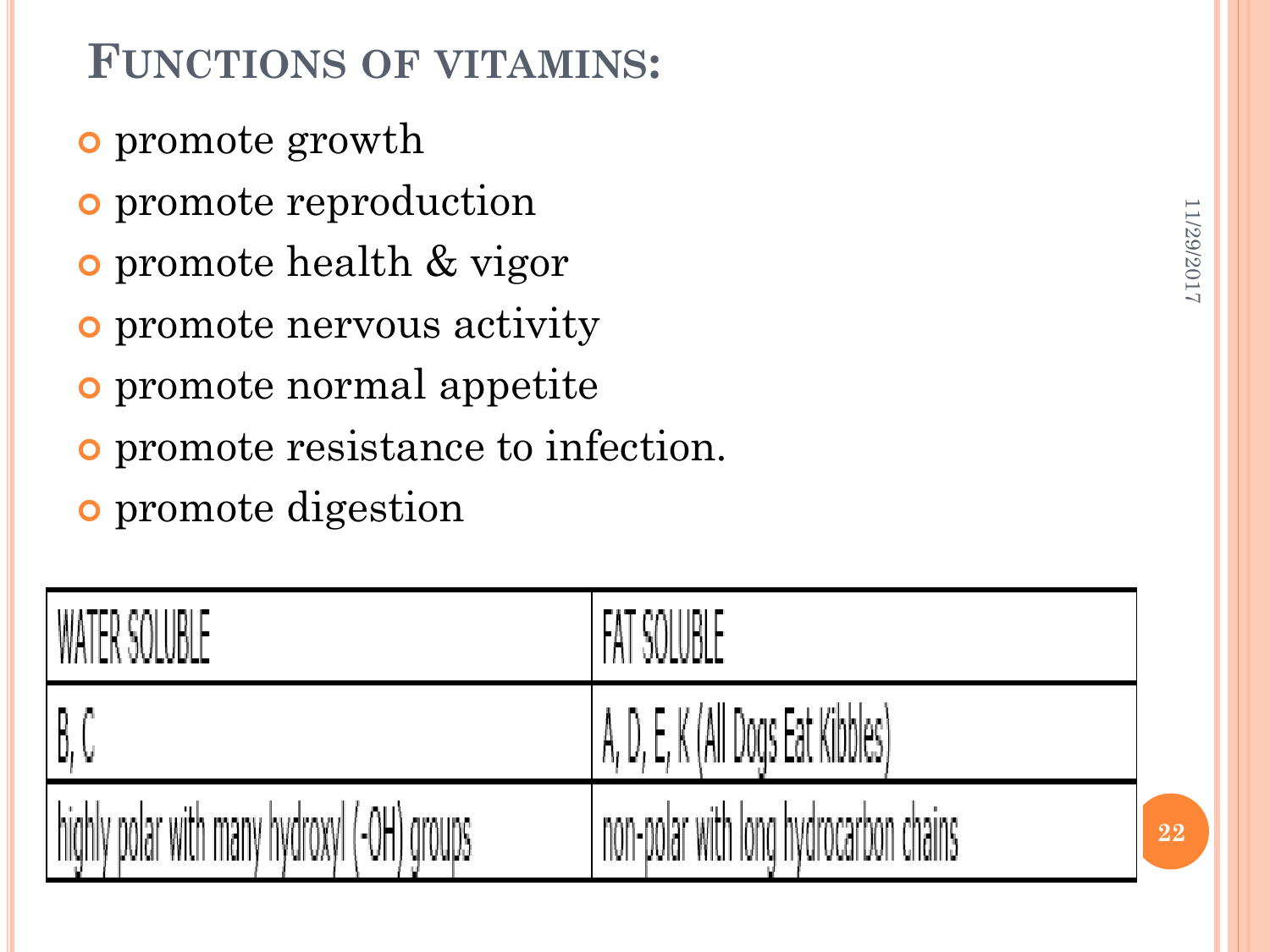| <b>Vitamin A</b>  |                                                                                                                                                                                                                                                                                                                                   |            |
|-------------------|-----------------------------------------------------------------------------------------------------------------------------------------------------------------------------------------------------------------------------------------------------------------------------------------------------------------------------------|------------|
| Function          | Vitamin A is a fat-soluble vitamin required for the normal functioning of the eyes, the immune system,<br>growth and development, maintenance of healthy skin, and reproduction.                                                                                                                                                  |            |
| Forms             | Vitamin A is present in food in two forms:                                                                                                                                                                                                                                                                                        |            |
|                   | as preformed vitamin A (retinol) contained in foods of animal origin and easily absorbed;                                                                                                                                                                                                                                         |            |
|                   | as carotenoids (largely $\beta$ -carotene) contained in plant foods, these can be biologically transformed to<br>vitamin A but are less easily absorbed                                                                                                                                                                           | 11/29/2017 |
| Sources           | Retinol is chiefly found in dairy products, liver and some fatty fish. Carotenoids are found in yellow and<br>red fruits and vegetables, and in green leafy vegetables, especially the green outer leaves. Vitamin A is<br>absent in vegetable oils with the exception of red palm oil and fortified vegetable oils or margarine. |            |
| <b>Vitamin C</b>  |                                                                                                                                                                                                                                                                                                                                   |            |
| Function          | Vitamin C is a water soluble vitamin and serves a number of essential metabolic functions. It also assists<br>in absorption of non-haem iron and is an important anti-oxidant.                                                                                                                                                    |            |
| Sources           | Fresh fruit and fruit juices are the richest sources of vitamin C, but amounts vary greatly in different fruits.                                                                                                                                                                                                                  |            |
| <b>Niacin</b>     |                                                                                                                                                                                                                                                                                                                                   |            |
| Function          | Niacin is water-soluble and plays a central role in the utilization of food energy.                                                                                                                                                                                                                                               |            |
| Sources           | Niacin is widely distributed in plant and animal foods, but only in small amounts. Meat (especially offal),<br>fish, milk and groundnuts are rich sources of niacin. Dried fruits, nuts and pulses contain smaller amounts.                                                                                                       |            |
| <b>Thiamin</b>    |                                                                                                                                                                                                                                                                                                                                   |            |
| Function          | Thiamin is water-soluble and is required mainly for the metabolism of carbohydrate, fat and alcohol. It is<br>also necessary for the proper function of the nervous system and the heart.                                                                                                                                         |            |
| Sources           | Unrefined cereals, yeast, nuts, legumes, organ meats (e.g., liver and kidney).                                                                                                                                                                                                                                                    |            |
| <b>Riboflavin</b> |                                                                                                                                                                                                                                                                                                                                   |            |
| Function          | Riboflavin is water-soluble and is a component of enzymes, which play a role in the utilization of food<br>energy.                                                                                                                                                                                                                | 23         |
| Sources           | Riboflavin is plentiful in animal foods, green vegetables, and whole wheat. Poor sources are maize, rice<br>and highly refined flour.                                                                                                                                                                                             |            |
| <b>Indine</b>     |                                                                                                                                                                                                                                                                                                                                   |            |

11/29/2017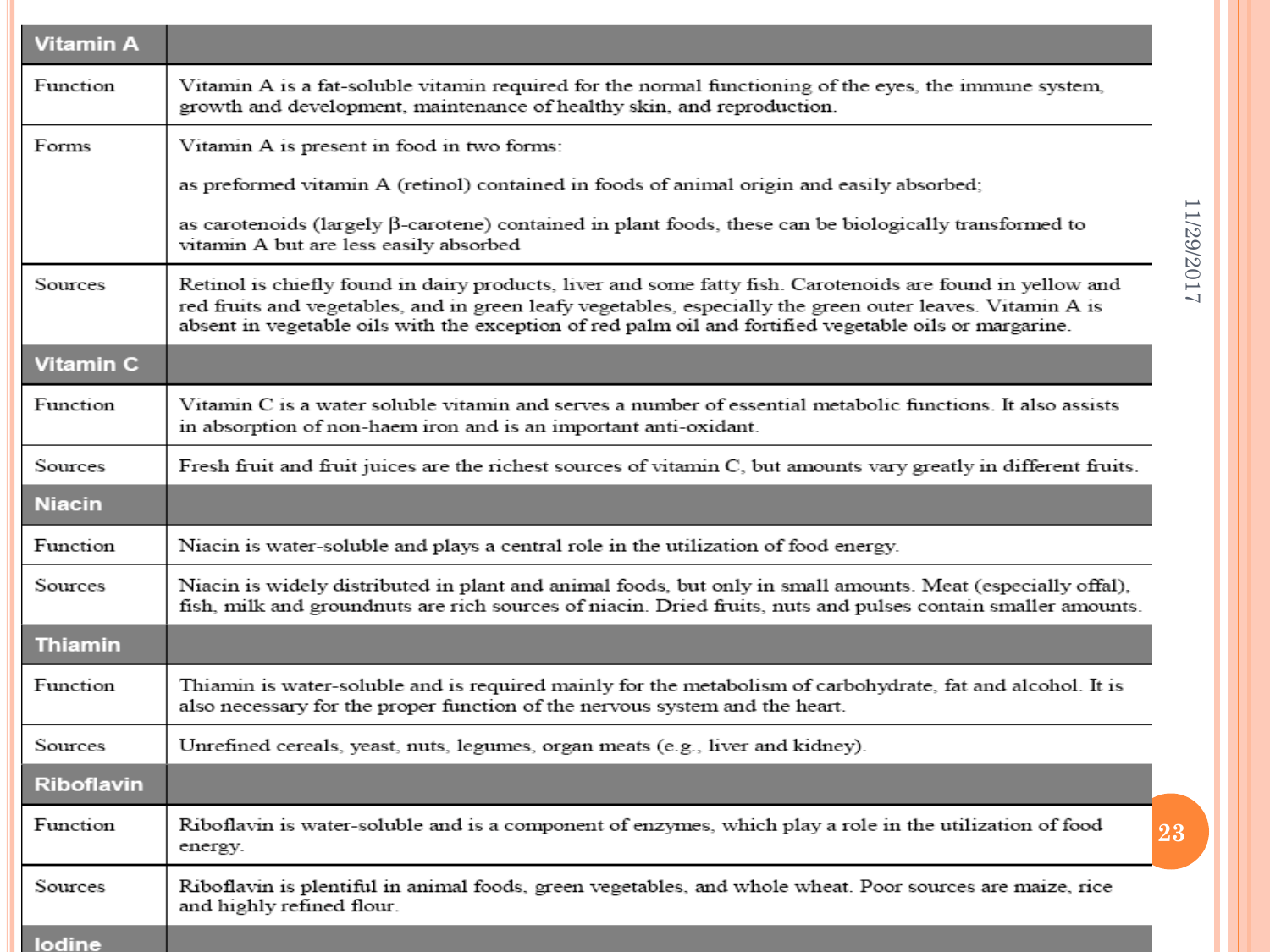#### *MINERALS*

- *Minerals* are inorganic elements occurring in nature. They are inorganic because they do not originate in animal or plant life but rather from the earth's crust.
- Although minerals make up only a small portion of body tissues, they are essential for growth and normal functioning of the body.
- They include the trace elements copper, iodine, iron, manganese, selenium and zinc together with the macro elements calcium, magne sium, potassium and sodium. **24**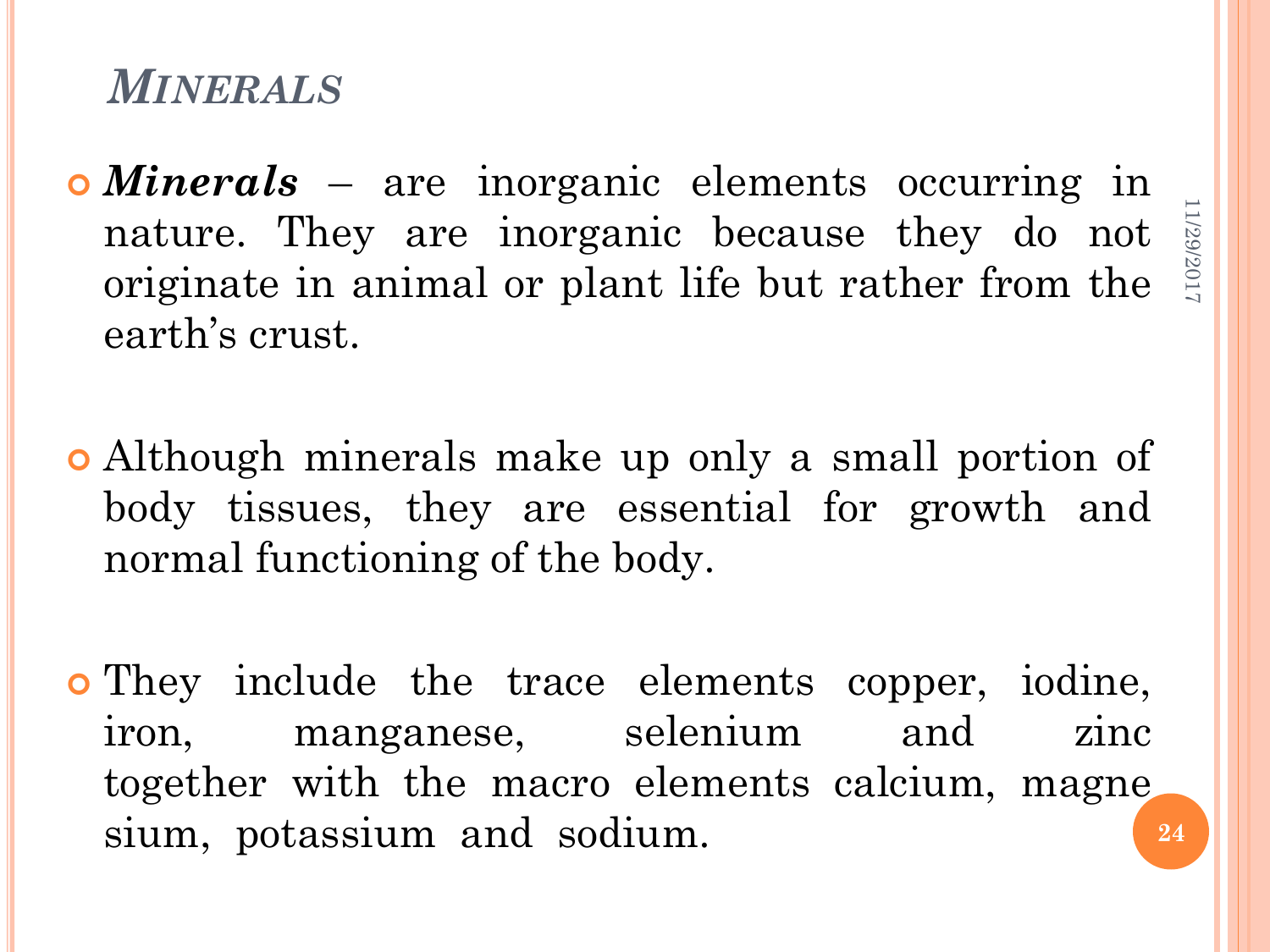#### **FUNCTIONS OF MINERALS**

- Some minerals form hard tissues such as bones and teeth
- **o** Electrolytes, sodium and potassium are the most important factors in the osmotic control of water metabolism 11/29/2017
- Some minerals may act as catalysts in the enzyme system, or as integral parts of organic compounds in the body such as:
- o Iron in hemoglobin
- o Iodine in thyroxin
- Cobalt in vitamin B12.
- Zinc in insulin and
- Sulfur in thiamine.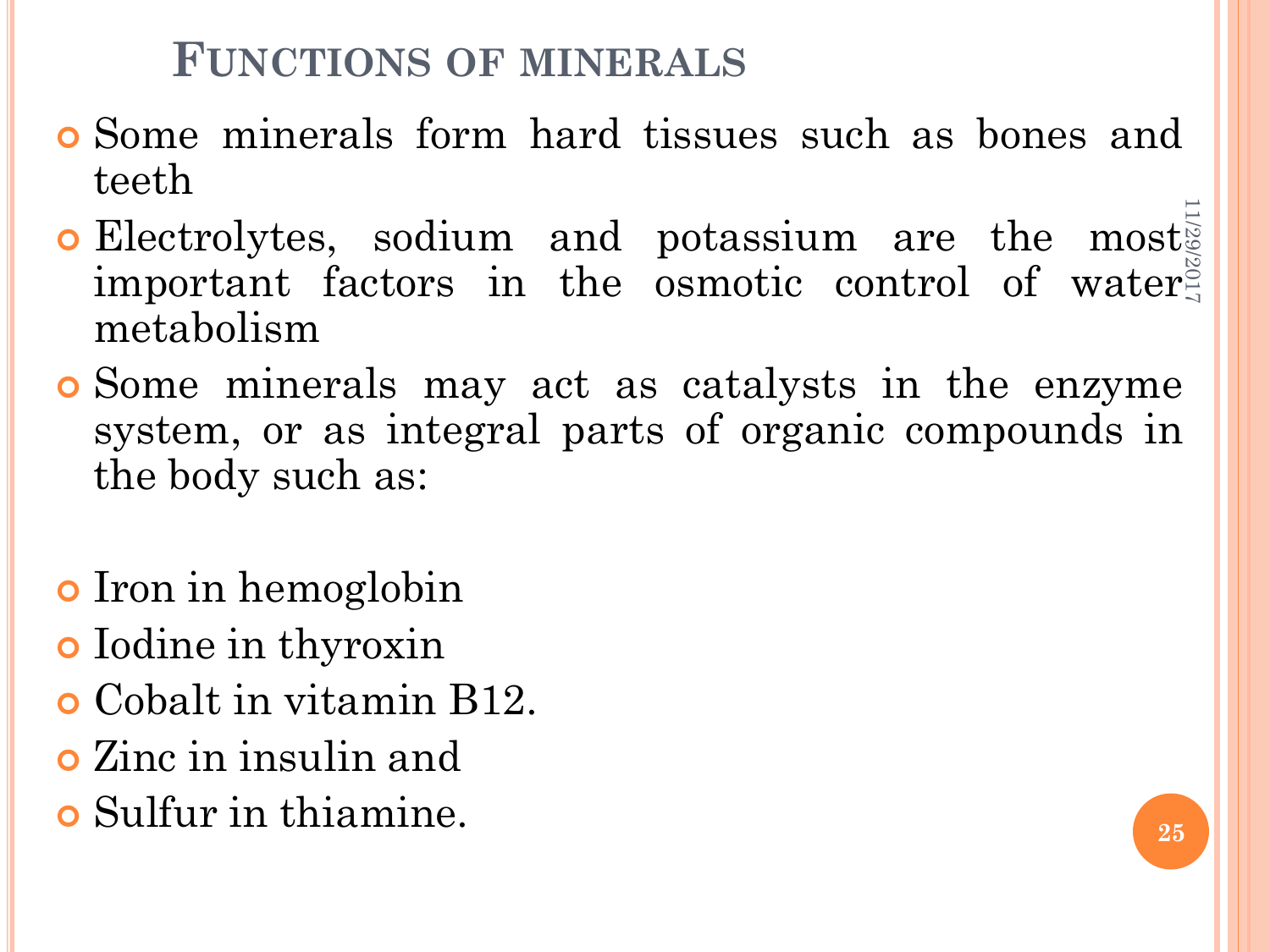|                  | red fituits and vegetables, and in green leafy vegetables, especially the green outer leaves. Vitamin A is<br>absent in vegetable oils with the exception of red palm oil and fortified vegetable oils or margarine.               |
|------------------|------------------------------------------------------------------------------------------------------------------------------------------------------------------------------------------------------------------------------------|
| <b>Vitamin C</b> |                                                                                                                                                                                                                                    |
| Function         | Vitamin C is a water soluble vitamin and serves a number of essential metabolic functions. It also assists<br>in absorption of non-haem iron and is an important anti-oxidant.                                                     |
| <b>Sources</b>   | Fresh fruit and fruit juices are the richest sources of vitamin C, but amounts vary greatly in different fruits.                                                                                                                   |
| <b>Niacin</b>    |                                                                                                                                                                                                                                    |
| Function         | Niacin is water-soluble and plays a central role in the utilization of food energy.                                                                                                                                                |
| Sources          | Niacin is widely distributed in plant and animal foods, but only in small amounts. Meat (especially offal),<br>fish, milk and groundnuts are rich sources of niacin. Dried fruits, nuts and pulses contain smaller amounts.        |
| <b>Thiamin</b>   |                                                                                                                                                                                                                                    |
| Function         | Thiamin is water-soluble and is required mainly for the metabolism of carbohydrate, fat and alcohol. It is<br>also necessary for the proper function of the nervous system and the heart.                                          |
| Sources          | Unrefined cereals, yeast, nuts, legumes, organ meats (e.g., liver and kidney).                                                                                                                                                     |
| Riboflavin       |                                                                                                                                                                                                                                    |
| Function         | Riboflavin is water-soluble and is a component of enzymes, which play a role in the utilization of food<br>energy.                                                                                                                 |
| <b>Sources</b>   | Riboflavin is plentiful in animal foods, green vegetables, and whole wheat. Poor sources are maize, rice<br>and highly refined flour.                                                                                              |
| lodine           |                                                                                                                                                                                                                                    |
| Function         | Iodine is an essential constituent of hormones produced by the thyroid gland in the neck. In the foetus,<br>iodine is necessary for the development of the brain and nervous system during the first three months of<br>gestation. |
| Sources          | The level of iodine in the soil determines its content in plants and animals. As most soils contain little<br>iodine, most foods are poor sources. The only rich source of iodine is seafood.                                      |
| <b>Iron</b>      |                                                                                                                                                                                                                                    |
| Function         | Most of the iron in the body is present in red blood cells. The main function of iron is the transfer of<br>oxygen to various sites in the body. Lack of iron eventually results in anaemia.                                       |
| Sources          | Meat, fish, eggs, pulses, green leafy vegetables and fortified blended foods are good iron sources. Cereals<br>contain moderate amounts. Milk is a poorer source.                                                                  |

11/29/2017 11/29/2017

**26**